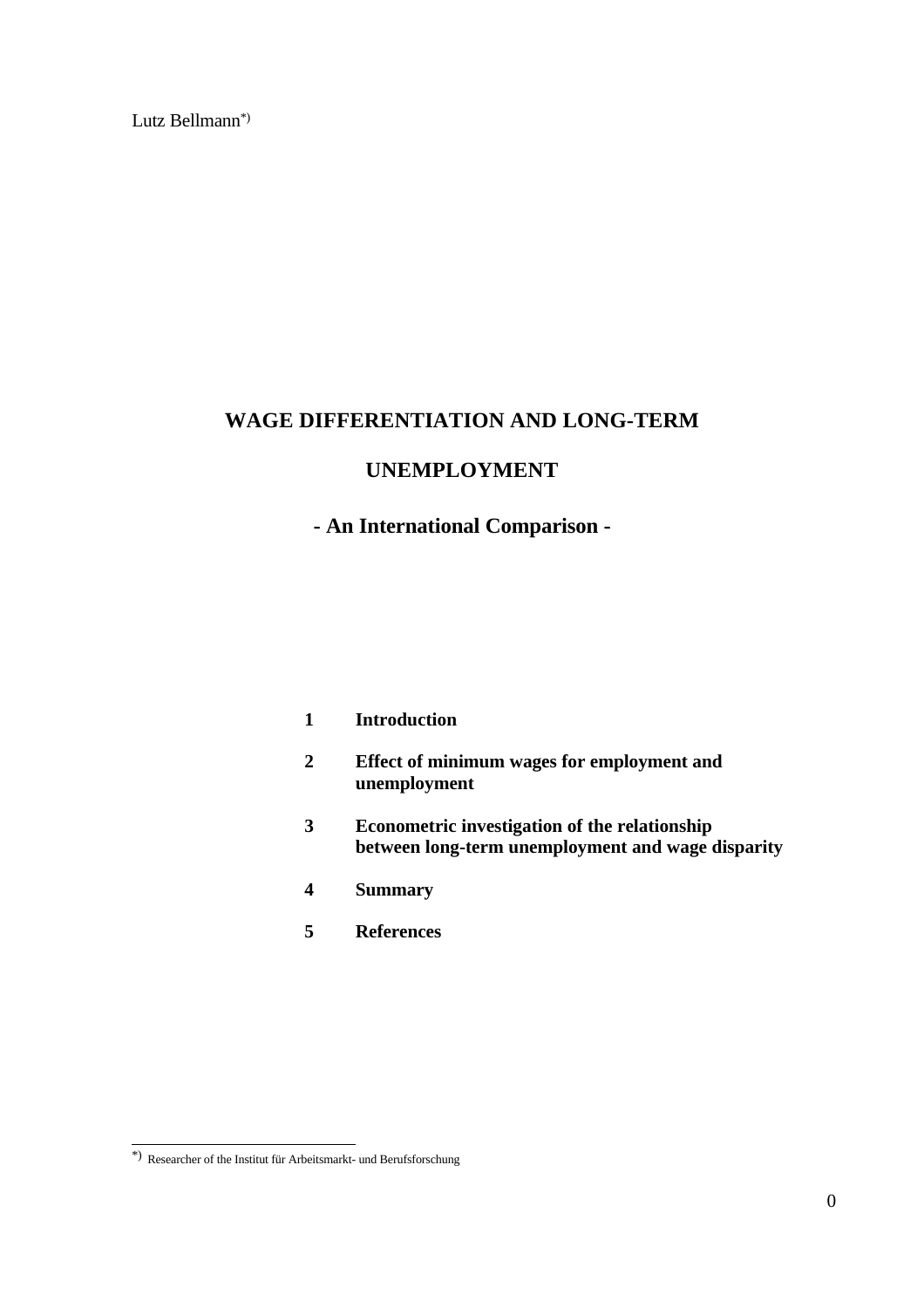### **0 Abstract**

This paper presents an international analysis of the share of long-term unemployed of all unemployed for a number of industrial countries in the period 1985-1991. After allowing for the differences in the systems for payments to replace wages, wage negotiations and the level of activity of labour market policy the comparison reveals that a larger wage disparity (i.e. a lower first decile ratio of the distribution of incomes) reduces long-term unemployment. This result contradicts empirical studies from the USA which could not find any negative employment effect after the increase of minimum wages in the late eighties and early nineties. Thus the international comparative study confirms the neoclassical standard model of the labour market with perfect competition.

# **1 Introduction**

The OECD (1993, chapter 3) found in a comprehensive survey that long-term unemployment showed a marked increase in the last decade, despite the prolonged boom in the second half of the eighties and even in countries which had previously reported only a small number of long-term unemployed among all unemployed. Relatively high inflow rates to unemployment with short duration of such unemployment can produce the same level of unemployment as relatively low inflow rates and long duration of unemployment. Both in 1979 and in 1991 the share of the long-term unemployed was relatively low in North America and high in the European countries (see OECD 1994, pp. 47-49). An analysis of the different shares of the long-term unemployed of all unemployed based on an international comparison is the subject of this paper.

Several parties in Germany have suggested creating simple jobs (Klös 1995) and permitting the employment of long-term unemployed at wages 20% below the negotiated wages (Siebert 1996)<sup>1</sup>, this was triggered not only by the renewed (seasonally adjusted) increase in unemployment at the beginning of 1996, but also by the high unemployment level and its increasing persistence in the form of long-term unemployment <sup>2</sup> .

The structural analysis of unemployment of the Bundesanstalt fürArbeit (BA) forms a background to these proposals. For September 1994 this analysis quotes a percentage of 46.3% for unemployed without completed vocational training and a corresponding 50.2% share of long-term unemployed (see BA 1995, p.18). This is why lowering the wages in the lower negotiated wage groups is seen as a pre-requisite for the reemployment of the unemployed in general and the long-term unemployed in particular.

Negotiated wages represent minimum wages in Germany. Therefore a discussion about the lowering of negotiated wages for certain groups can be related to the effects of legislation on minimum wages. The difference between effective wage and negotiated wage is less for unskilled workers than for semi-skilled and skilled workers (see Schnabel 1995,

<sup>&</sup>lt;sup>1</sup> The chemical industry has known incoming wages since 1994. In early 1993 the granting of wage subsidies in the new federal states for programmes under section 249h of the Labour Promotion Act was made subject to the agreement of wages for the unemployed assigned to these programmes which were reasonably lower than those for similar employees who were not part of the programme (see Stark/Wolfinger 1995).

<sup>2</sup> See the topical issue of WSI Mitteilungen 12/1995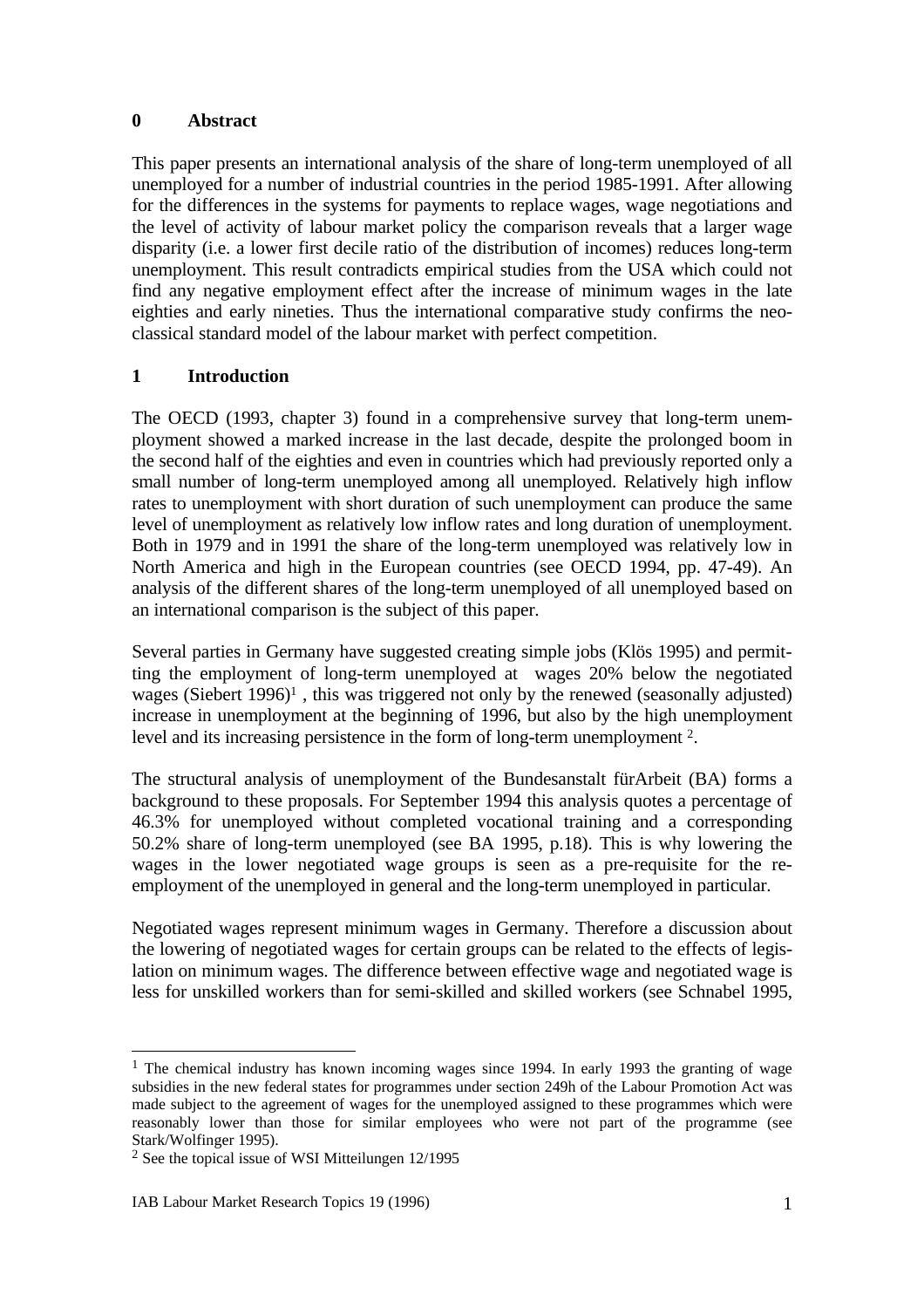p. 37), therefore one can consider negotiated wages to be more binding in the lower wage groups. Several theoretical approaches must be discussed in this context which go beyond the standard models of perfect competition and monopsonism. This may explain why companies are paying higher than negotiated wages and why an increase in minimum wages can raise the number of employed people. At this point we shall dispense with providing empirical evidence for the changes of negotiated wage structures and above-negotiated wage payments in the old states of the Federal Republic of Germany, because this has already been done in other papers (see Klös 1995, Bellmann 1995). Neither shall we provide a survey of the basically very interesting empirical studies about the effects of the increase in minimum wages in the US in the late eighties and early nineties discussed by Card/Krueger (1995)<sup>3</sup>. The reason being the systems-related differences in the USA and western European countries. Therefore we opted for an empirical approach with an international comparison, investigating the effect of wage disparity for the percentage of long-term unemployed among all unemployed. In doing so we take the differences among the institutions for wage negotiations, passive and active labour market policy and the trade union representation of workers into consideration.

# **2 Effect of minimum wages for employment and unemployment**

The neo-classical standard model of perfect competition allows to demonstrate the effect of a minimum wage  $w_m$  for a labour market on which the supply and demand of labour are balanced when the wage rate is  $w_0$ (Fig. 1). If the minimum wage rate  $w_m$  is higher

# **Fig. 1: The effects of minimum wages in a situation of perfect competition**



<sup>&</sup>lt;sup>3</sup> For a controversial discussion thereof see Deere et al. (1995) and Kennan (1995)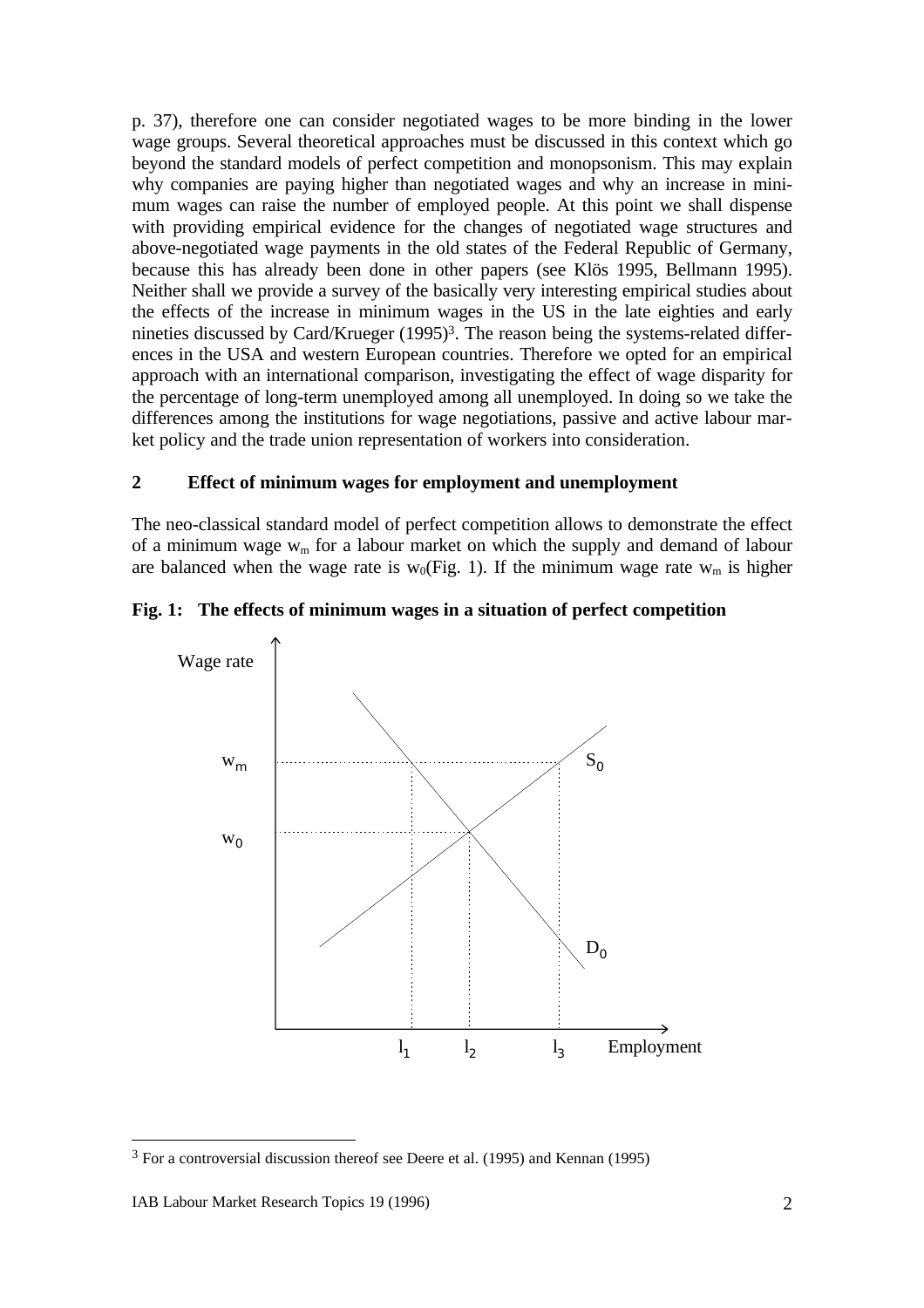than the market-clearing wage rate  $w_0$ , employment will drop from  $l_2$  to  $l_1$ . Since  $w_m$  is higher than  $w_0$ , the supply of labour will increase from  $l_2$  to  $l_3$ , consequently  $l_3-l_1$  people will become unemployed. To be sure, the effect will be all the more pronounced the higher  $w_m$  is relative to  $w_o$ . The more flexible the labour supply is, the more unemployment will result. Those advocating minimum wage increases argue that companies are forced to abolish existing inefficiency. This means that the labour demand curve is moved towards the top right, causing a higher level of employment and thus lower unemployment. In combination with a totally flexible labour supply this 'shock effect' may offset the negative employment effect and the unemployment effect of the minimum wage. Fig. 2 shows this extreme case.

#### **Fig. 2: The effects of minimum wages in a situation of perfect competition, inflexible supply of labour and a a shift of the curve for labour demand**



The assumption of perfect competition may be modified to say that there is only one company (or that several companies have made an agreement among themselves) on the labour market studied. This monopsonist is then confronted with an increasing marginal cost curve, for the positive slope of which literature offers several reasons which shall be discussed below. Because the first order profit maximising condition for the monopsonist is that marginal revenue product equals marginal cost, the company will select the number of workers that corresponds to the intersection of the marginal cost curve and the marginal revenue product curve. On the labour market the cost relates to the cost of labour, i.e. to the marginal wage cost  $(S_0)$ , which is the rise of the curve of average wage  $cost(S<sub>0</sub>)$ .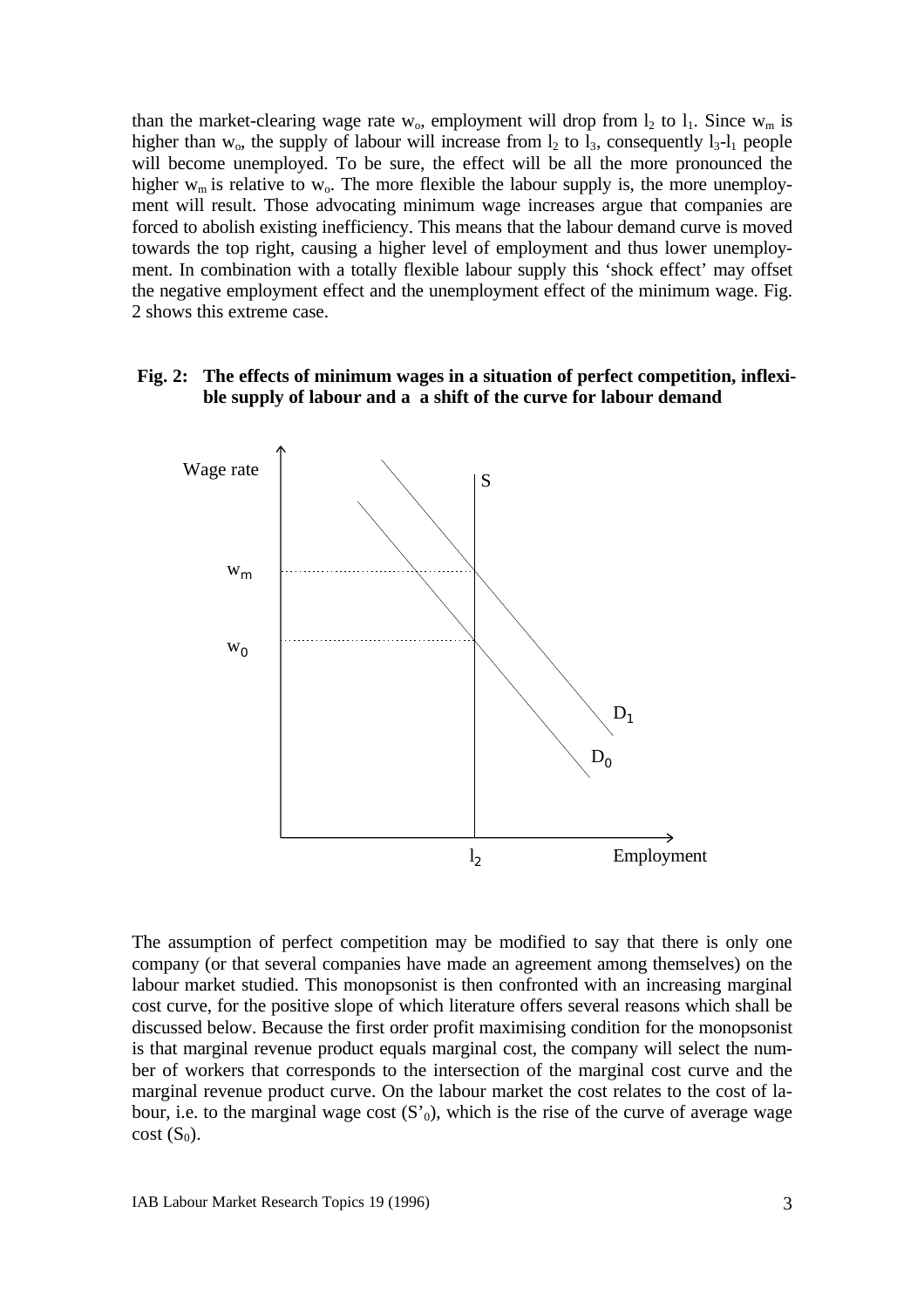#### **Fig. 3: The effects of minimum wages in the monopson case**



Since  $l_1$  employees are willing to work for a wage rate w<sub>o</sub>, the wage rate will drop from  $w_1$  to  $w_0$  compared to the perfect competition case, while employment will drop from  $l_2$ to  $l_1$ . Introducing a minimum wage rate in the range w<sub>0</sub> to w<sub>2</sub> will increase employment between  $w_0$  and  $w_1$  and decrease it between  $w_1$  and  $w_2$  (but only compared to the maximum possible employment increase, not compared to a situation without minimum wage). The wage increase caused by the introduction of a minimum wage rate expands the supply of labour from  $l_1$  to  $l_3$ . If the minimum wage rate is higher than  $w_1$ , unemployment will result, e.g. unemployment  $l_3-l_1$  in case of wage rate w<sub>2</sub>. Furthermore there will be vacancies at a minimum wage rate below  $w_1$  since the demand for labour exceeds the supply.

Some authors (see e.g. McConnel/Brue 1986, p. 268) hold that the monopson case is irrelevant for the low wage range e.g. in the USA, because restaurants, retailers and other service providers will always find sufficient people without formal qualifications looking for a job, without being required to increase their wages when they have a higher demand for labour. Although the OECD (1994, p. 31) considers it possible that labour receiving only minimum wage rates is less mobile than other workers, because young people are living with their parents and working mothers want to find a job near their home; it also says that public transport in urban areas is so widely available that in cities there are hardly any companies that have market power.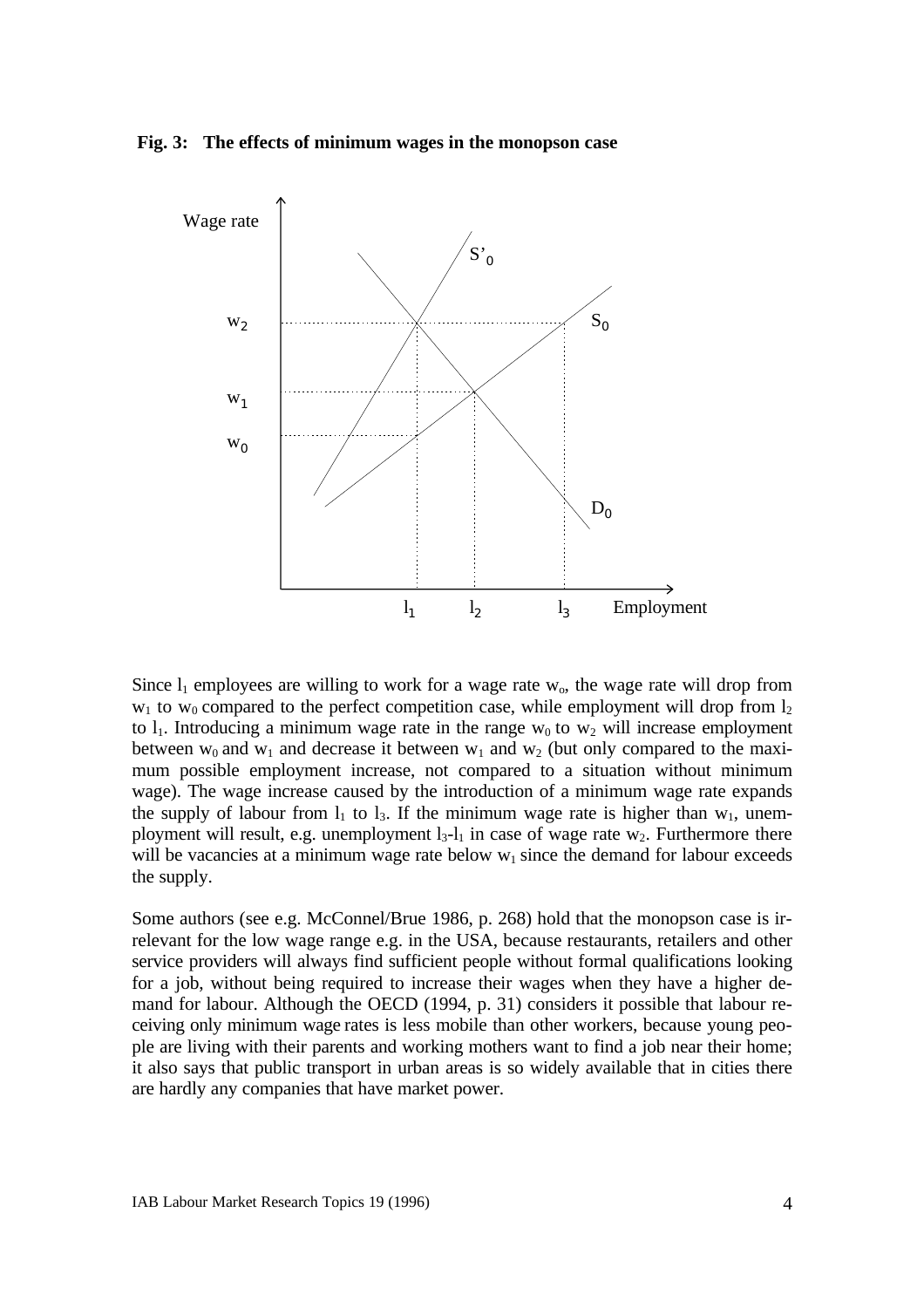Several recently developed theoretical models, however, stress the expense related to hiring and the training periods for new workers. They argue that to minimise these transaction costs companies are prepared to pay higher than market-clearing wages, these being all the higher, the more jobs are to be filled. Card/Krueger (1995, p. 374) point out that many fast-food restaurants pay premiums to employees who recommend their friends and relatives as employees. Devine/Kiefer (199, chapters 8 and 10) show that in a number of empirical studies the wage rate induces a lower termination rate (by the employee) and the supply of applicants correlates positively with the offered wage rate.

Rebitzer/Taylor (1991) argue differently. According to their model labour determines its effort which companies want to increase by a combination of efficiency wages and supervision. The model states that by paying higher than market-clearing wages companies can extend the control range and thus cut control costs.

# **3 Econometric investigation of the relationship between long-term unemployment and wage disparity**

According to a theoretical hypothesis excessive minimum wages or the inflexibility of the wage structure are the major reasons for the increase in unemployment in many OECD countries when demand changes due to sectoral structural changes and/or because technological developments require differently qualified labour (see Bellmann/Buttler 1989 and Bellmann 1995). In this context we shall discuss particularly the role of wage negotiations, wage disparity and wage replacement payments, because an international comparison reveals major differences for these.

Whether or not wage negotiations are centralised and what percentage of workers are organised in trade unions is decisive for the effect of wage negotiations' results on unemployment (see Bellmann/Emmerich 1992a). If wages are negotiated centrally, the trade unions tend to take the inflationary effect of excessive agreements and their negative consequences for unemployment into account, because their own members are affected. Excessive wage increases negotiated at company level also adversely affect trade union members, because the company must dismiss people if the customers for the products manufactured by it can switch to other companies. The negotiators will take this into consideration. If wages are negotiated at the level of the respective industry, customers of the products made by this industry cannot switch to other sources as easily, therefore excessive wages might result which will then cause distribution disputes which in turn push up unemployment. Jackman (1995) argues that the central negotiating systems require a certain uniformity of wage agreements which is unjustified in view of the different demands made on the individual industries in international competition. The industries pressed hardest by international competition will dismiss workers, again raising unemployment.

An international comparison of unemployment benefit systems reveals vast differences. Two factors are important for their economic effect, one is the average amount of wage replacement payments, as percentage of income from wages (the so-called wage replacement rate) and the maximum period for which such benefits are paid (see Atkinson/Micklewright 1991 and Commission of the European Communities 1992, chapter 2) In the USA and Japan replacement rates are lower and less benefits are granted for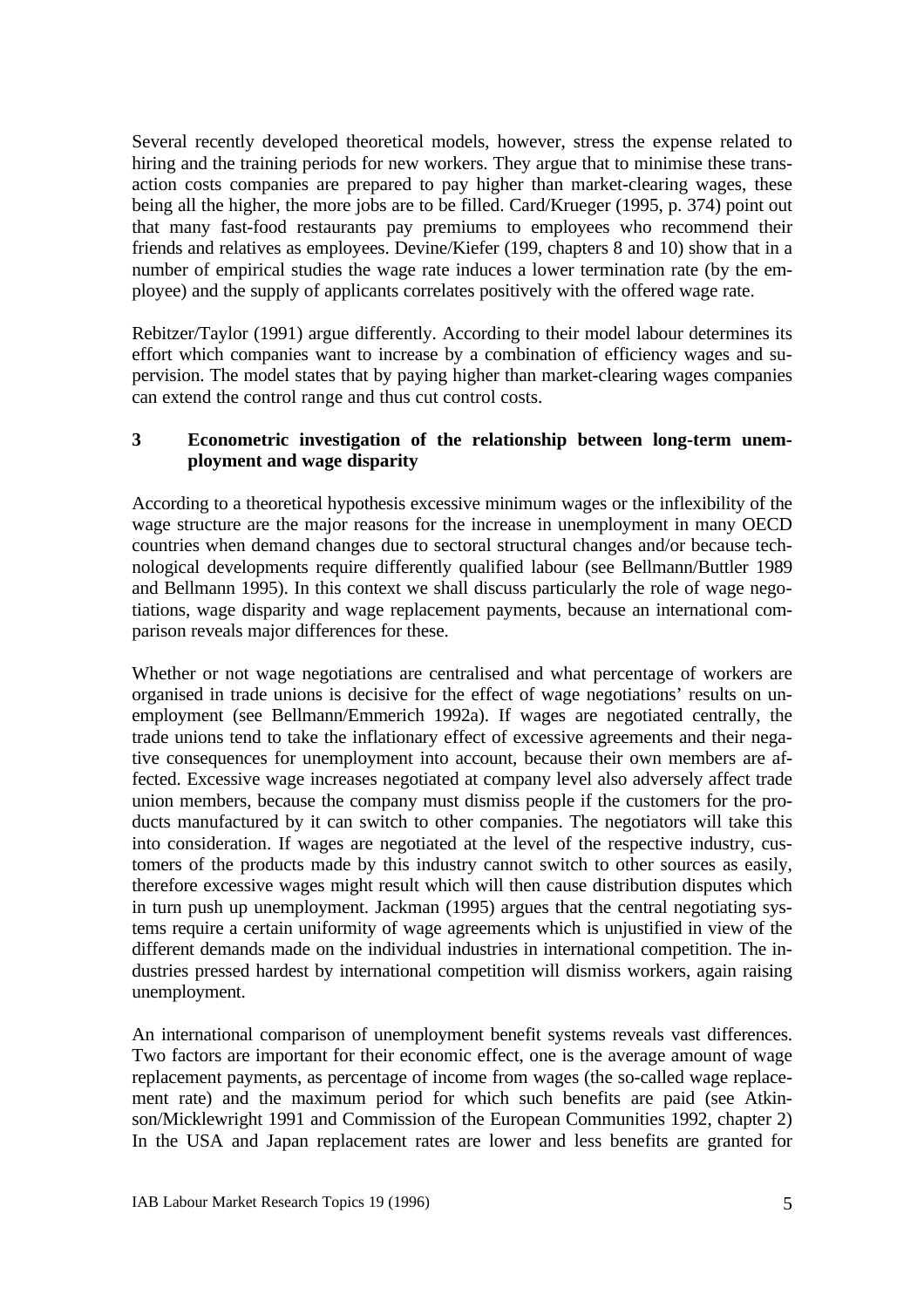shorter periods than in Western Europe. Comparatively high wage replacement payments theoretically have a negative effect on the unemployeds' willingness to intensively find a job and to accept an available job. On the other hand the matching quality suffers when the search is too short (see Mavromaras 1992). Furthermore it is difficult for companies to offer jobs at wages which are only marginally higher than the wage replacement payments, therefore these constitute a kind of lower limit to wages (see Elmeskov 1993).

Below we present the results of a multi-variant regression model which analyses the reasons for the respective shares of long-term unemployed of all unemployed for 1985-1991 using OECD (1993) data for a number of industrial countries (Austria, Australia, Belgium, Canada, Denmark, France, Germany, Great Britain, Italy, Japan, Netherlands, Norway, Portugal, Spain, Sweden, Switzerland, and the USA). Here the role of the wage negotiation system, the wage replacement benefit system and existing wage disparity are given special consideration<sup>4</sup> .

It would certainly be interesting to apply the same empirical approach to explain the unemployment rate and the development of employment in different countries. Since unemployment can be defined as the result of a labour supply exceeding labour demand, regression models would have to include the unemployment rate as a dependent variable, just the same as the variables labour demand and supply, while this poses problems for the development of the activity rate (see Klauder 1989). For the variable 'share of longterm unemployed of all unemployed' the variables for labour demand and labour supply are reduced in the numerator and the denominator, if they have an effect both on the number of unemployed and the number of long-term unemployed. In addition, the level of unemployment determines the extent of active and passive labour market policy and the result of wage negotiations to a larger extent than does its structure. Thus these variables would not be exclusively independent variables in a regression model in which the unemployment rate is a dependent variable, therefore simultaneous equation methods would be required. Similar arguments hold for the development of employment. While for regression models which include the unemployment rate as the dependent variable, the lack of certain labour supply variables is considered a problem, a similar problem arises for regression models which include the development of employment as the dependent variable, because certain labour demand variables, e.g. describing company dynamics, are lacking for these.

The data for the share of the long-term unemployed were taken from a study by Huckemann/Van Suntum (1994). The wage disparity was computed firstly as the difference between the first and the ninth decile of the distribution of working incomes, related to the median of wage distribution<sup>5</sup>. Secondly, the ratio of the first decile of wage distribution to the median was used as regressor. This variable may be interpreted as the ratio of the minimum wage rate to the median income level. Table 1 shows the highest and the lowest value in the 1985-1991 period under review for different OECD countries; their

<sup>&</sup>lt;sup>4</sup> The number of cases is reduced because data for certain countries and certain times are not available for some countries. For a similar approach see OECD (1993) which is concentrating too much on passive labour market policy in my view.

<sup>&</sup>lt;sup>5</sup> The first decile indicates the income not exceeded by 10% of employed people. The ninth decile is the income not exceeded by 90% of employed persons and the median line is the income not attained by 50% of employed persons.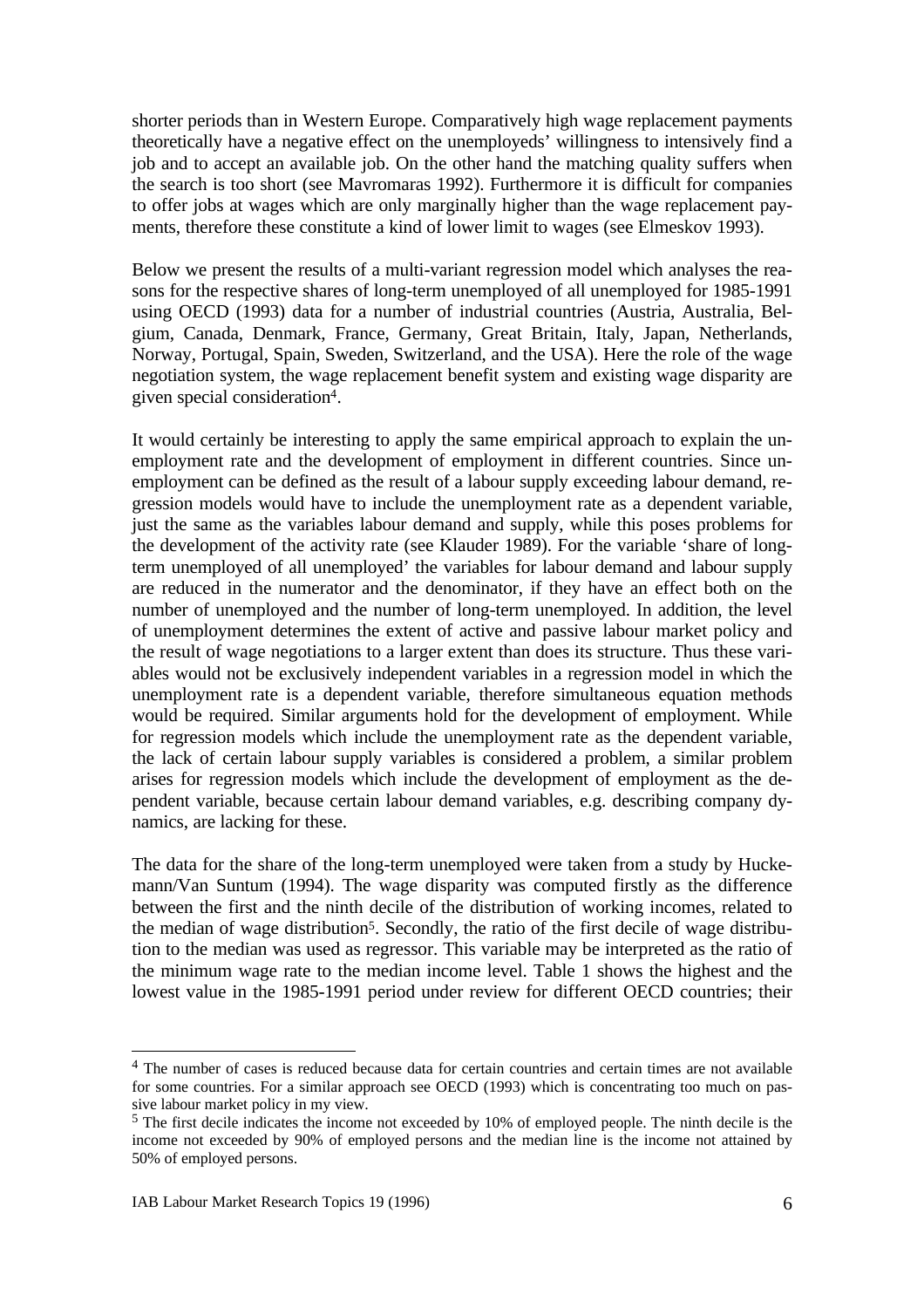minimum wage system is briefly characterised and the minimum wage rate related to the median income is indicated.

| <b>Country</b> | <b>Brief characterisation</b>                                                                         | <b>Minimum</b>              | Decile ratio |  |
|----------------|-------------------------------------------------------------------------------------------------------|-----------------------------|--------------|--|
| <b>USA</b>     | there is a sub-minimum wage $(-25%)$<br>for young people                                              | wages<br>36 men<br>58 women | $37 - 38$    |  |
| Belgium        | for workers over 20 years of age<br>$(-7.5\%$ for those under 20)                                     | 66                          | $69 - 70$    |  |
| Germany        | wages are negotiated according to in-<br>dustries and regions                                         |                             | $70 - 71$    |  |
| Spain          | for workers over 17 years of age<br>(-39% for 17 year- olds; -61% for<br>those under 17)              | 54                          | no figures   |  |
| France         | only applies to workers above 18<br>years old                                                         | 61                          | $63 - 66$    |  |
| Greece         | depends on civil status, seniority and<br>economic sector (private or public)                         | 67                          | no figures   |  |
| Ireland        | no minimum wage fixed                                                                                 |                             |              |  |
| Italy          | wages are negotiated according to in-<br>dustries and regions                                         |                             | $73 - 75$    |  |
| Netherlands    | for workers over 22 years of age<br>$(-10\%$ for those under 22)                                      | 72                          | $72 - 75$    |  |
| Portugal       | for workers over 17 years of age<br>$(-25\%$ for those under 17; $-17\%$ for<br>services in Portugal) | 73                          | $70 - 71$    |  |
| UK             | no minimum wage fixed                                                                                 |                             | $59 - 63$    |  |

| Table 1: Minimum wages and lower decile ratio in Western Europe and the USA |
|-----------------------------------------------------------------------------|
| (in % of average wages)                                                     |

Source: CERC (1991) quoted after Jackman (1995, p. 31). Information for the USA were taken from the OECD study (1994, p. 49). The decile ratio indicates the income not exceeded by 10 % of the population in relation to the median income.

The average amount of benefits related substituting wages to average wages was adopted from Heylen (1993) as further explanatory variables, i.e. the so-called wage replacement rate and the maximum period for which it is paid. This will help to determine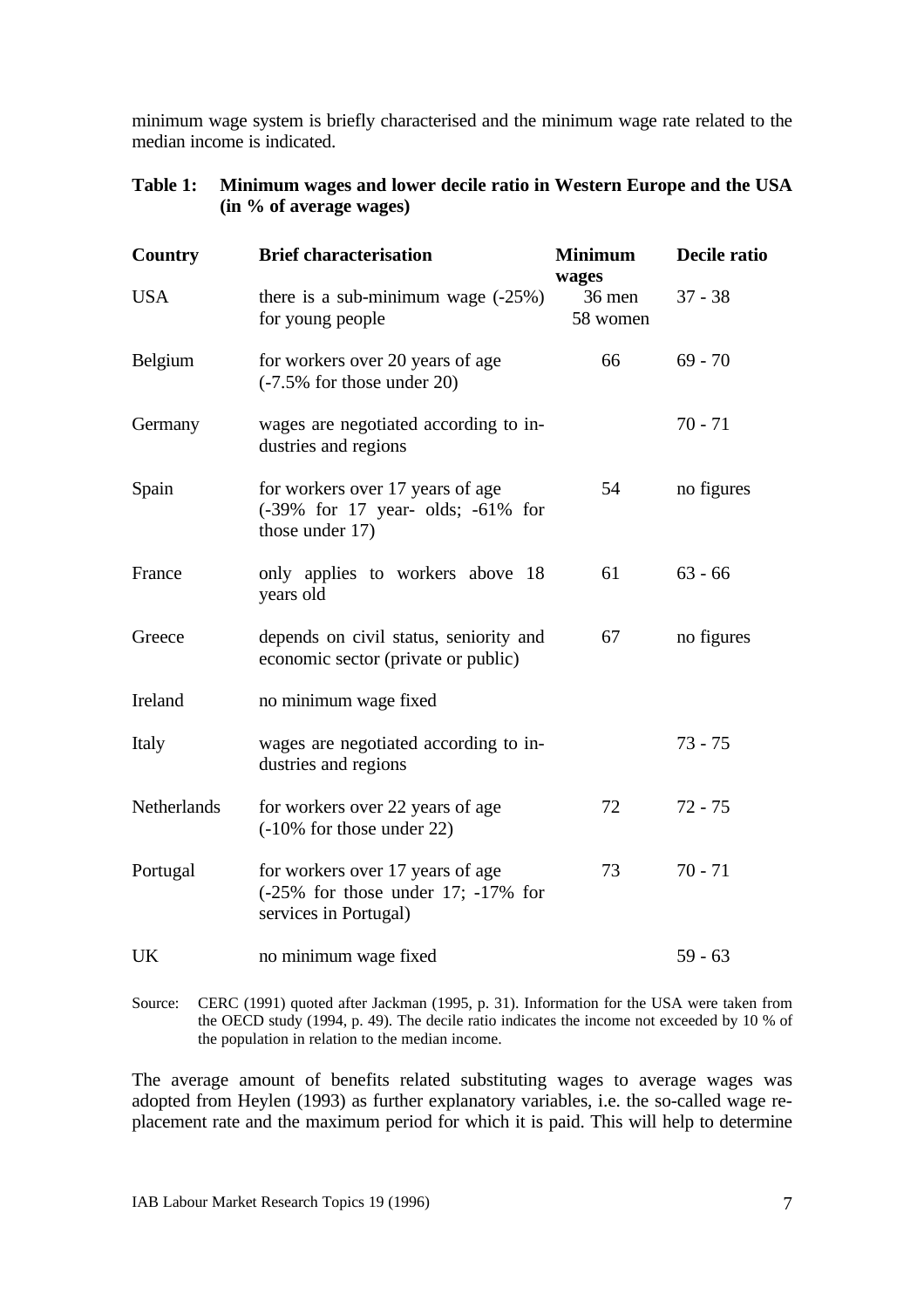the incentive the unemployment insurance system provides for the unemployed. The degree of activity of labour market policy is described by the ratio of the expenses for active labour market policy to total expenses of labour market policy measures, i.e. including expenditures for unemployment benefits and early retirement pay. These data, as well, were taken from Huckemann/van Suntum (1994). The ranking of countries according to how central their wage negotiations are as compiled by Calmfors/Driffill (1988) was considered as a further explanatory variable<sup>6</sup>. Choi (1983) operationalised and ranked countries according to Olsen's (1979) concept that societies are suffering a sclerosis of institutions because of the growth of large-scale organisations and interest groups. The percentage of trade union membership was included as a further explanatory variable. The data for the latter two variables were again taken from Heylen (1993).

Table 2 includes two versions of the regression model. In the first version all explanatory variables were considered as regressors, while in the second one the two wage differentiation variables were included in the regression. More specifically they are instrumentalised by means of the three variables institutional sclerosis, centrality of wage negotiations and percentage of trade union membership. These three variables were then used exclusively as instrumental variables and not included in the regression estimates as explanatory variables anymore. The negative sign of the variable 'wage disparity' and the positive signs of the variables 'decile ratio' confirm the neo-classical standard model of perfect competition, i.e. higher minimum wages increase the rate of long-term unemployed among the unemployed. Here the significance of the results of the different estimated variables varies. This result, however, contradicts the results of the studies collected by Card (1992a, 1992b), Katz/Krueger (1992) and Card/Krueger (1995) on the effects of an increase in minimum wages in the USA in the late eighties and early nineties, which will have to be discussed further below.

Paying substitutes for wages to the unemployed for a longer period leads to a higher share of long-term unemployed, but it cannot be determined, whether this empirical result is due to less intensive searching, lack of willingness to accept jobs or because wage replacement is a kind of lower limit for wages. The amount of substitute payment is only significant for the instrumental variables (IV) estimates. Here the estimated regression coefficient has a sign not expected according to the theory. Atkinson/Micklewright (1991) offer a survey of a number of micro-econometric studies for different countries. Only very few studies are available for Germany so far. Licht/Steiner (1991), Stobernak (1990) and Steiner (1994) find that marginal changes in the amount paid as unemployment benefits are of minor effect.

Centralised wage negotiations increase the percentage of long-term unemployed. This supports the hypothesis that the employment interests of the long-term unemployed are inadequately considered in central wage negotiations. The variables 'percentage of trade union membership' and 'degree of activity of labour market policy' are insignificant at conventional levels. The variable 'institutional sclerosis' is significant only once, however, with a theoretically unexpected sign. The amount of the corrected multiple determination coefficient is satisfactory at 0.535 and 0.557 respectively. However, it cannot be reasonably interpreted for the IV regressiions.

<sup>&</sup>lt;sup>6</sup> For a more recent survey see Fitzenberger (1995)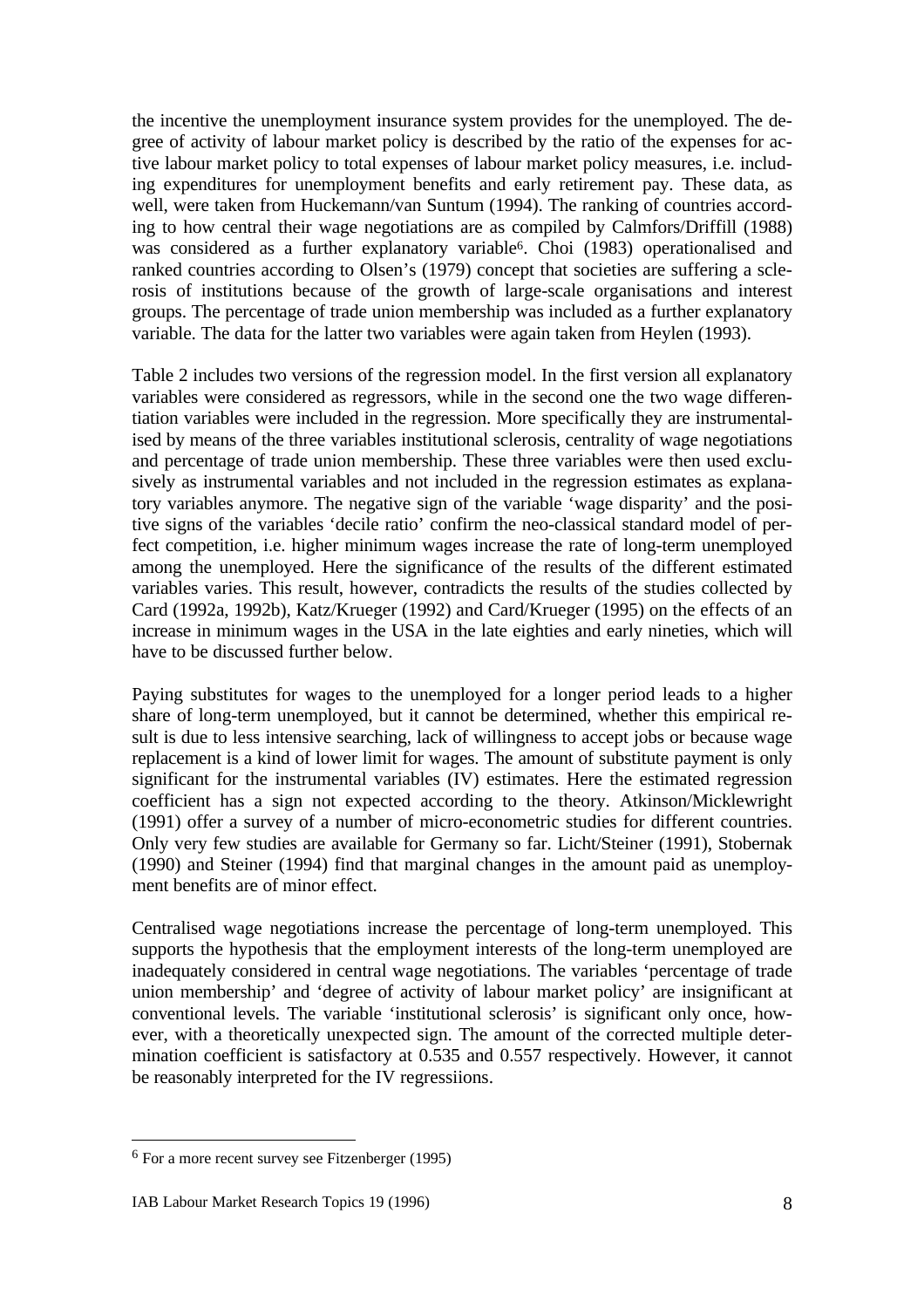| <b>Independent variables</b>   | <b>OLS</b> | <b>OLS</b>   | IV           | IV          |
|--------------------------------|------------|--------------|--------------|-------------|
| Wage disparity                 | $-20.185*$ | n.a.         | $-22.206***$ | n.a.        |
|                                | (1.75)     |              | (3.24)       |             |
| Decile ratio                   | n.a.       | 150.581**    | n.a.         |             |
|                                |            |              |              | 80.237***   |
|                                |            | (2.41)       |              | (3.10)      |
| <b>Institutional sclerosis</b> | $-0.500**$ | $-0.188$     | n.a.         | n.a.        |
|                                | (2.47)     | (0.70)       |              |             |
| Degree of centralisation of    | 4.010***   | 5.623***     | n.a.         | n.a.        |
| wage negotiations              | (2.78)     | (3.49)       |              |             |
| Percentage of trade union      | 0.475      | 0.316        | n.a.         | n.a.        |
| members                        | (1.45)     | (0.96)       |              |             |
| Wage replacement rate          | 0.047      | 0.235        | $-0.499***$  | $-0.493***$ |
|                                | (0.29)     | (1.24)       | (6.95)       | (6.86)      |
| Duration of benefits           |            | $0.687***$   | $0.646***$   | $0.587***$  |
|                                | $0.997***$ |              |              |             |
|                                | (5.97)     | (3.22)       | (7.58)       | (6.48)      |
| Extent of active labour market | 0.288      | 0.204        | $-0.213$     | $-0.249$    |
| policy                         | (1.31)     | (1.00)       | (1.39)       | (1.53)      |
| Constant                       | $-13.648$  | $-157.340**$ | 73.991***    | 1.543       |
|                                | (0.43)     | (2.53)       | (5.49)       | (0.116)     |
| R <sup>2</sup>                 | 0.591      | 0.611        |              |             |
| $R2$ (corrected)               | 0.535      | 0.557        |              |             |
| Number of cases                | 62         | 62           | 105          | 105         |

# **Table 2: Determining factors for the share of long-term unemployed persons in various OECD countries (OLS and instrumental variable estimates)**

Notes: For the regressions with the instrumental variables (IV) the wage disparity and decile ratio were instrumentalised with the variables 'institutional sclerosis', 'centrality of wage negotiations' and 'percentage of trade union members'. \*\*\*  $(**)$  <\*> significant at a level of 1%  $(5\%)$  <10%>, n.a. means that the variable was not included. The decile ratio expresses the income which 10% of the employees do not exceed, related to the median income level.

Since the USA have both the lowest minimum wages and the lowest percentage of longterm unemployed among the countries included in the survey, I excluded these data to perform a sensitivity analysis. The results hardly change, the same is true when the data for West Germany are excluded, because the negative wage disparity trend indicated by the OECD-data (1993) is misleading as shown by Bellmann/Möller (1995a, 1995b).

How should one interpret the different results of the national studies presented e.g. by Card/Krueger (1995) and the international comparative study presented by me? While one must be sceptical about the validity of the hypothesis of increasing marginal wage costs due to lack of suitable labour supply assuming complete information, the increase of marginal wage cost can well be explained by a reduction of costs for hiring, training and control. Accordingly companies will pay higher than market-clearing wages to have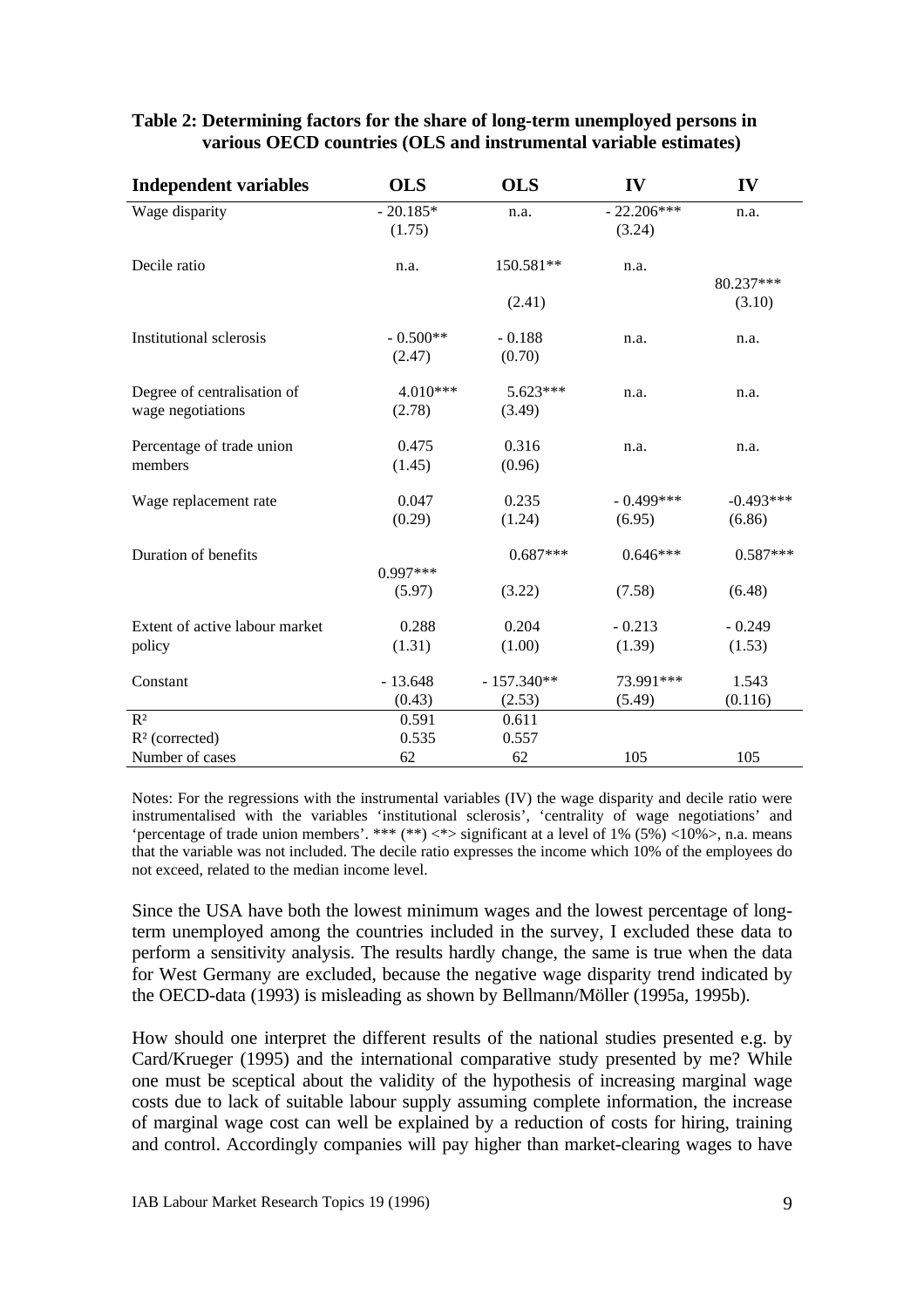an advantage over their competitors on the labour market and to punish employees who have been caught shirking work by dismissing them which means they have to accept a lower paid job or become unemployed. To determine its wages the company will thus observe the situation on the labour market relevant for it. Therefore studies concentrating on one specific labour market might well find that companies paying higher wages have advantages over those paying lower ones. An international comparative study, however, includes several labour markets which differ not only regarding the minimum wage legislation applicable to them, but also regarding other factors, e.g. the amount and duration of wage replacement payments. It will not be advantageous for German companies to increase their wages above those of US-companies, i.e. the companies looked at in the empirical studies have almost no direct relationships. The agreement on flexible application of negotiated wages in Germany (see Bellmann/Emmerich 1992b) to create simple jobs, i.e. to lower minimum wages for certain groups, such as long-term unemployed in Germany, might lower the share of long-term unemployed among all unemployed, but only if the companies' competitive situation will permit it and labour can still be adequately motivated.

# **4 Summary**

The paper consists of an international comparison of the shares of long-term unemployed of all unemployed. With due consideration of the differences in the system of wage replacement payments, wage negotiations and the activity of labour market policy the comparison shows that larger wage disparity (or a lower first decile ratio of the distribution of incomes) decreases the number of long-term unemployed. This result contradicts empirical studies for the USA which have found no negative employment effect of the increase in minimum wages in the late eighties and early nineties. The result of the international comparative study thus confirms the neo-classical standard model of the labour market at perfect competition, while the studies for the USA may be interpreted as evidence for a monopsony, while some refinements have been made under the aspect of efficient wage theories. The effect of lowering long-term unemployment may be explained by the creation of low paying jobs in services and the avoidance of dismissals of the type of persons who would be especially prone to become long-term unemployed.

Economic policies for a more pronounced differentiation of wages are another issue. Hardes (1988) collects arguments for a limited flexibility of wage policy at company level. The plan devised by Weitzman (1987) proposes company wage decreases when demand for the goods produced by the company drops which permits shifting the risk of shortage of income to the employees in return for more job security. By means of exceptional clauses to wage agreements both sides of industry waive the priority principle of the wage agreement to allow for consideration of the different needs at company level by company agreements. Such clauses are frequently combined with agreements on working hours in practice (see Bellmann/Emmerich 1992b).

With a view to the US labour market, Germany does not want to admit the coming about of jobs which do not provide an income that secures support. As stressed by Sadowski/ Schneider (1995, p. 25) 'the polarisation, the existence side by side of a high wage and a low wage level might well be the price to pay for a clear differentiation of wages to ameliorate the problem of long-term unemployment.' Unemployed with few qualifications receiving benefits are actually penalised by the current system, because the income they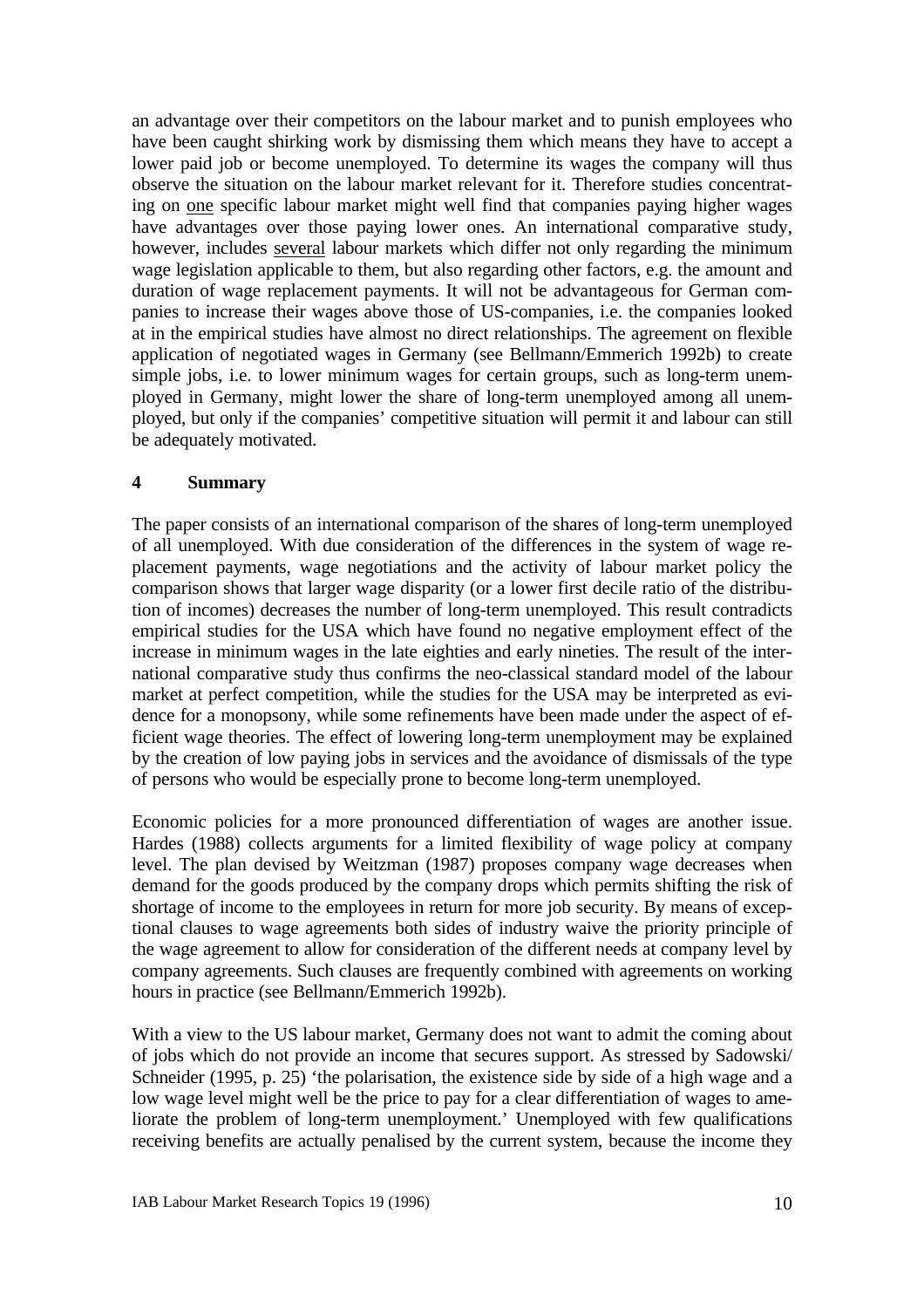earn is fully offset against the wage replacement payments. This is why Scharpf (1994) suggested that income earned should be offset only partially and thus subsidise lowqualification jobs, e.g. in catering, commerce and for personal services. Otreba (1995) suggests a bidding procedure where companies are requested to notify the labour offices of potential vacancies and the wages for these at which the company expects the vacancy to be filled. The labour office can then select the 'most favourable vacancies' from this offer. Generally this would be those for which the gap between the wage justified under business management aspects and actual minimum wage is smallest. These jobs can then be assigned to job-seekers and the difference between the wage paid by the company and the minimum wage would be covered by the labour office.

Compared to the wage subsidies permitted under the Labour Promotion Act mentioned above, this procedure would have the advantage that the specific demand for subsidies can be determined relatively well. The competition in bidding will guarantee that unrealistic demands for subsidies will not be made in the first place or can be eliminated by selection of the vacancies offered. It would have to be ensured that the labour office would be free to accept jobs thus notified, and this would at the same time permit the labour office to control financial input and limit it.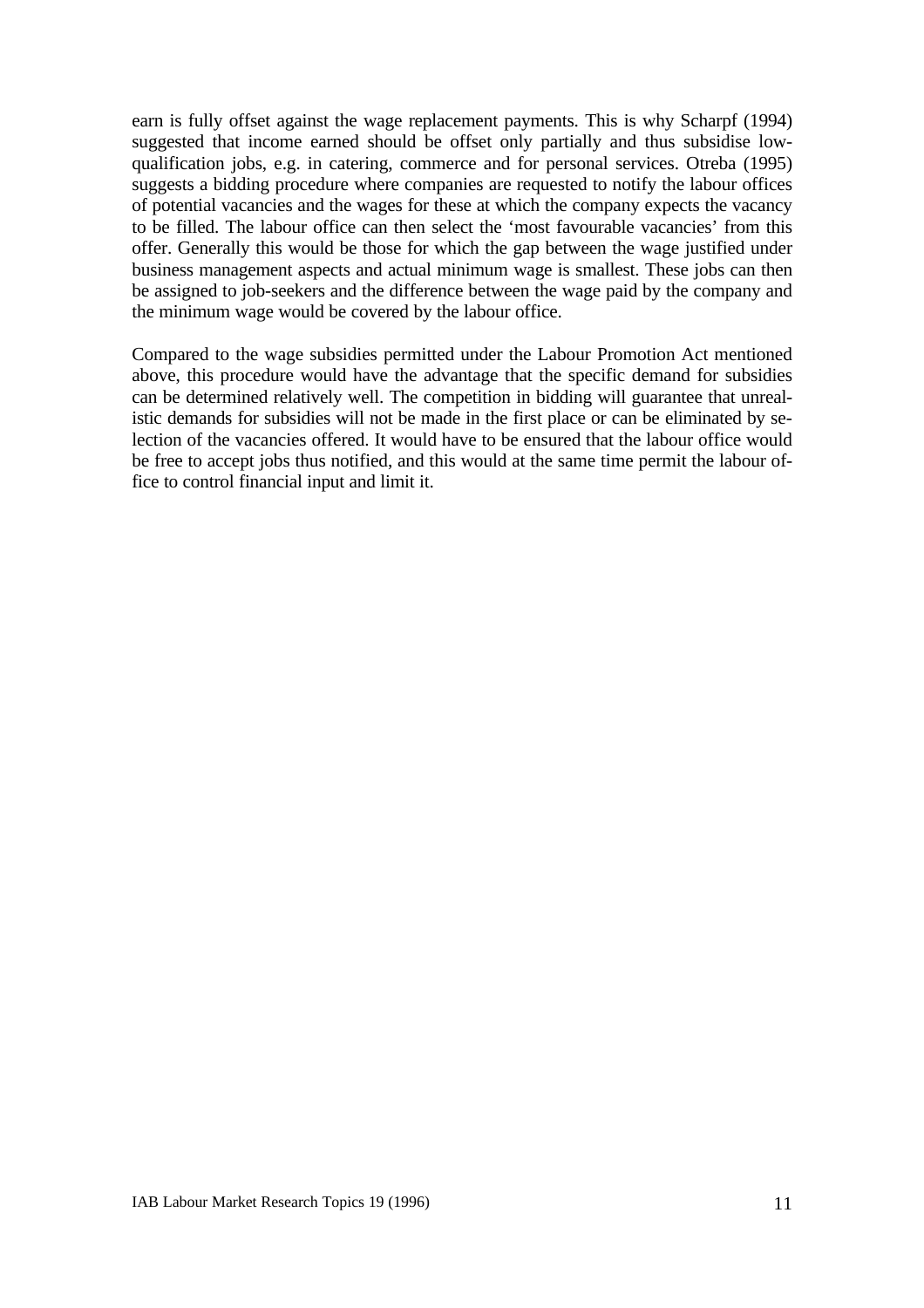# **5 References:**

Atkinson, A. / Micklewright, J. (1991): Unemployment compensation and labour market transitions: a critical review. In: Journal of Economic Literature (1991) 29: 1796-1827.

Bellmann, L. (1995): Was bringt die Spreizung der Löhne für den Arbeitsmarkt? <Which effects will a wider variation of wages have on the labour market? In: Mitteilungen aus der Arbeitsmarkt- und Berufsforschung (1995) 28: 391-398.

Bellmann, L. / Buttler, F. (1989): Lohnstrukturflexibilität - Theorie und Empirie der Transaktionskosten und Effizienzlöhne. <Flexibility of wage structures - theory and empirics of transaction costs and efficency wages> In: Mitteilungen aus der Arbeitsmarktund Berufsforschung, (1989) 22: 202-217.

Bellmann, L. / Emmerich, K.(1992a): Union Bargaining, Wage Differentials and Employment. In: Labour (1992) 6 (2): 19-30.

Bellmann, L. / Emmerich, K.(1992b): Die Verbindlichkeit von Lohntarifverträgen aus arbeitsmarkttheoretischer Perspektive <The binding effect of collective agreements from the perspective of labour market theory>. In: Jahrbuch für Sozialwissenschaft (1992) 43 (2): 227-242.

Bellmann, L. / Jackman, R. (1995): The impact of labour market policy on wages, employment and labour market mismatch. Mimeo.

Bellmann, L. / Möller, J.(1995a): Institutional influences on interindustry wage differentials. In: F. Buttler, W. Franz, R. Schettkatt, D. Soskice (eds.): Institutional Frameworks and Labour Market Performance, London/ New York: 132-167.

Bellmann, L. / Möller, J. (1995b): Der Wandel der interindustriellen und qualifikatorischen Lohnstruktur im verarbeitenden Gewerbe <Changes in interindustrial and qualification-related wage structure in the manufacturing industry>. In: ZEW-Wirtschaftsanalysen (1995), Bd. 3, 65-90.

Bundesanstalt für Arbeit (1995): Strukturanalyse 1994, Nürnberg.

Calmfors, L. / Driffill, J.(1988): Bargaining structure, corporatism and macroeconomic performance. In: Economic Policy (1988) 6: 13-61.

Card, D. (1992a), Using regional variation in wages to measure the effects of the federal minimum wage. In: Industrial and Labour Relations Review (1992) 46: 22-37.

Card, D. (1992b), Do minimum wages reduce employment? A case study of California, 1987-89. In: Industrial and Labour Relations Review (1992) 46: 38-54.

Card, D. / Krueger, A.B.(1995): Myth and Measurement: The Economics of the Minimum Wage. Princeton: Princeton University Press.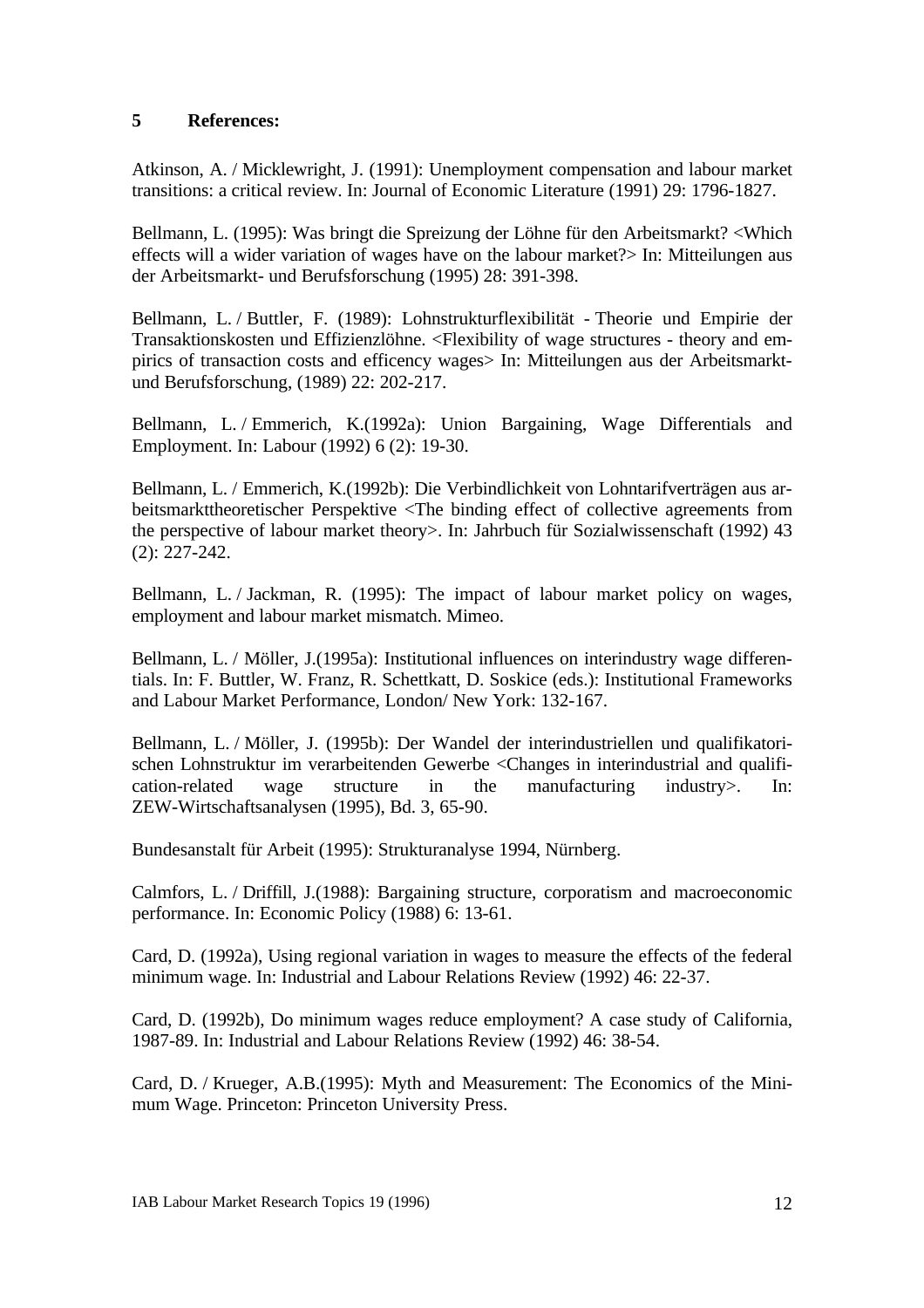CERC (1991): Les bas salaires dans les pays de la Comunauté économique européenne. In: Documents du Cerc, No. 101, La Documentation Française Paris.

Choi, K. (1983): A statistical test of Olson's modell. In: Mueller, D. (ed.), The political economy of growth, New Haven: Yale University Press: 57-78.

Deere, D., Murphy, K., Welch, F.R. (1995): Employment and the 1990-1991.Minimum Wage Hike. In: American Economic Review, Papers and Procedings (1995) 85: 232-237.

Devine, T.J., / Kiefer, N.M.(1991). Empirical Labour Economics: The Search Approach. Oxford: Oxford University Press.

Elmeskov, J. (1993): High and Persistent Unemployment: Assessment of the Problem and its Causes. OECD Economics Department, Working Paper No. 132.

Fitzenberger, B. (1995): Zentralisierungsgrad von Lohnverhandlungen und Lohnbildung in den Ländern der Europäischen Union <Degree of centralisation of wage negotiations and wage determination in the countries of the European Union>. discussion paper 20- 1995 of the research centre 'International Labour Market Research' of Konstanz University (1995).

Hardes, H.D. (1988): Vorschläge zur Differenzierung und Flexibilisierung der Löhne <Proposals for a differentiation and flexibilisation of wages>. In: Mitteilungen aus der Arbeitsmarkt- und Berufsforschung (1988) 21: 52 73

Heylen, F. (1993): Labour market structures, labour market policy and wage formation in the OECD. In: Labour (1993) 7 (2): 25-51.

Huckmann, St. / Van Suntum, U.(1994): Beschäftigungspolitik im internationalen Vergleich. Länder-Ranking 1980-1993 <An international comparison of employment policy. Ranking of countries 1980-1993>, Gütersloh: Verlag Bertelsmann Stiftung.

Jackman, R. (1995): Unemployment and Wage Inequality in OECD Countries. Diskussionspapier Nr. 235 des Center for Economic Performance of the London School of Economics.

Katz, L.F., / Krueger, A.B.(1992), The effect of the minimum wage on the fast-food industry. In: Industrial and Labour Relations Review (1992) 46: 6-21.

Kennan, J. (1995): The elusive effects of minimum wages. In: Journal of Economic Literature (1995) 33: 1949-1965.

Klauder, W. (1989): Bevölkerungsentwicklung, Erwerbsbeteiligung und Beschäftigung <Development of the population, employment participation and employment>. In: Scherf, H. (eds.): Beschäftigungsprobleme hochentwickelter Volkswirtschaften, Schriften des Vereins für Socialpolitik NF Band 1978: 161-182.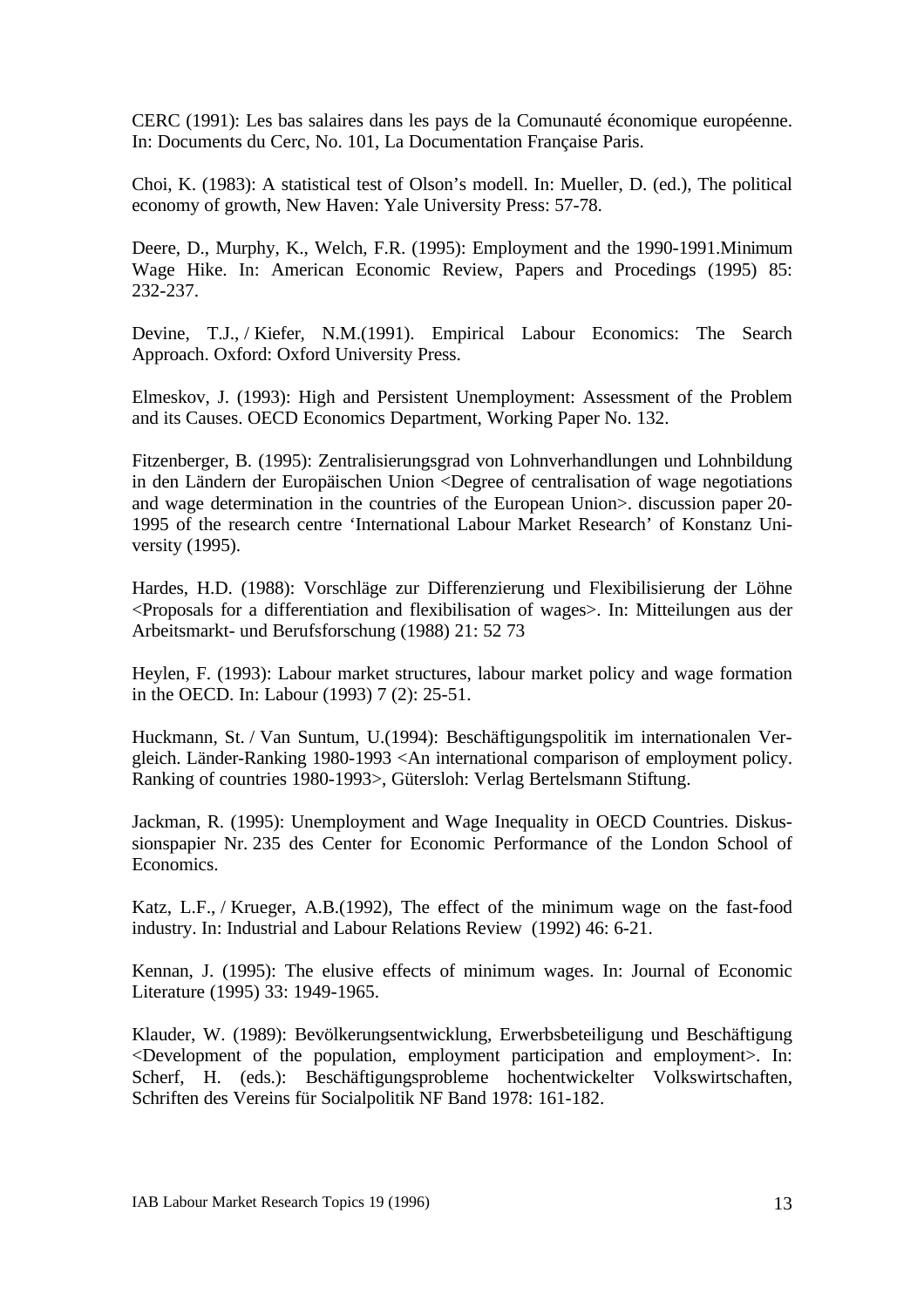Klös, H.P. (1995): Der Beitrag von Einfacharbeitsplätzen zur Verringerung der Sockelarbeitslosigkeit <The contribution made by simple jobs to reducing hard-core unemployment>, Köln. Mimeo.

Kommission der Europäischen Gemeinschaft (1992): Beschäftigung in Europa <Employment in Europe> (1992), Luxemburg.

Licht, G. / Steiner, V. (1991): Abgang aus der Arbeitslosigkeit, Individualeffekte und Hysteresis - eine Panelanalyse für die Bundesrepublik Deutschland <Leaving unemployment, individual effects and hysteresis - a panel analysis for the FRG>, in: Helberger, Ch., Bellmann, L., Blaschke, D.(eds.): Erwerbstätigkeit und Arbeitslosigkeit. Beiträge aus der Arbeitsmarkt- und Berufsforschung 144, Nürnberg: 182-206.

Mavromaras, K. (1992): Zur Arbeitslosigkeits- und Beschäftigungsdauer <On the duration of unemployment and employment>. In: Mitteilungen aus der Arbeitsmarkt- und Berufsforschung (1992) 24: 84-90.

McConnell, C.R. / Brue, St.L.(1986): Contemporary Labour Economics, New York. OECD (1993): Employment Outlook, Paris.

OECD (1994): The OECD Jobs Study. Evidence and Explanations. Part I: Labour Market Trends and Underlying Forces of Change; Part II: The Adjustment Potential of the Labour Market, Paris.

Otremba, W. (1995): Lohnsubventionen im Bietverfahren <Wage subsidies in a bidding process>. In: Wirtschaftsdienst (1995) 75: 200-202.

Rebitzer, J.B., / Taylor, L.J.(1991). The Consequences of Minimum Wage Laws: Some New Theoretical Ideas. Working Paper, no. 3877. Cambridge, MA: National Bureau of Economics Research.

Sadowski, D. / Schneider, M. (1996): Lohndifferenzierung - Ein Ansatz zur Integration von Langzeitarbeitslosen? <The differentiation of wages - an approach to integrate the long-term unemployed> In: WSI-Mitteilungen (1996): 19-25.

Scharpf, F.W. (1994): Nicht Arbeitslosigkeit, sondern Beschäftigung fördern - Einkommenshilfen für niedrige Erwerbseinkommen <Don't subsidise unemployment, but employment - financial assistance for low wages>, in: Den zweiten Arbeitsmarkt fördern, Friedrich-Ebert-Stiftung, Bonn.

Schnabel, C. (1995): Übertarifliche Entlohnung: Einige Erkenntnisse auf Basis betrieblicher Effektivverdienststatistiken <Wages exceeding negotiated wages: Some results based on companys' real wage statistics>. In: Gerlach, K., Schettkat, R. (eds.), Determinanten der Lohnbildung, Berlin: 28-49.

Siebert, H. (1996) quoted from a text in the paper Nürnberger Nachrichten of 20 January 1996